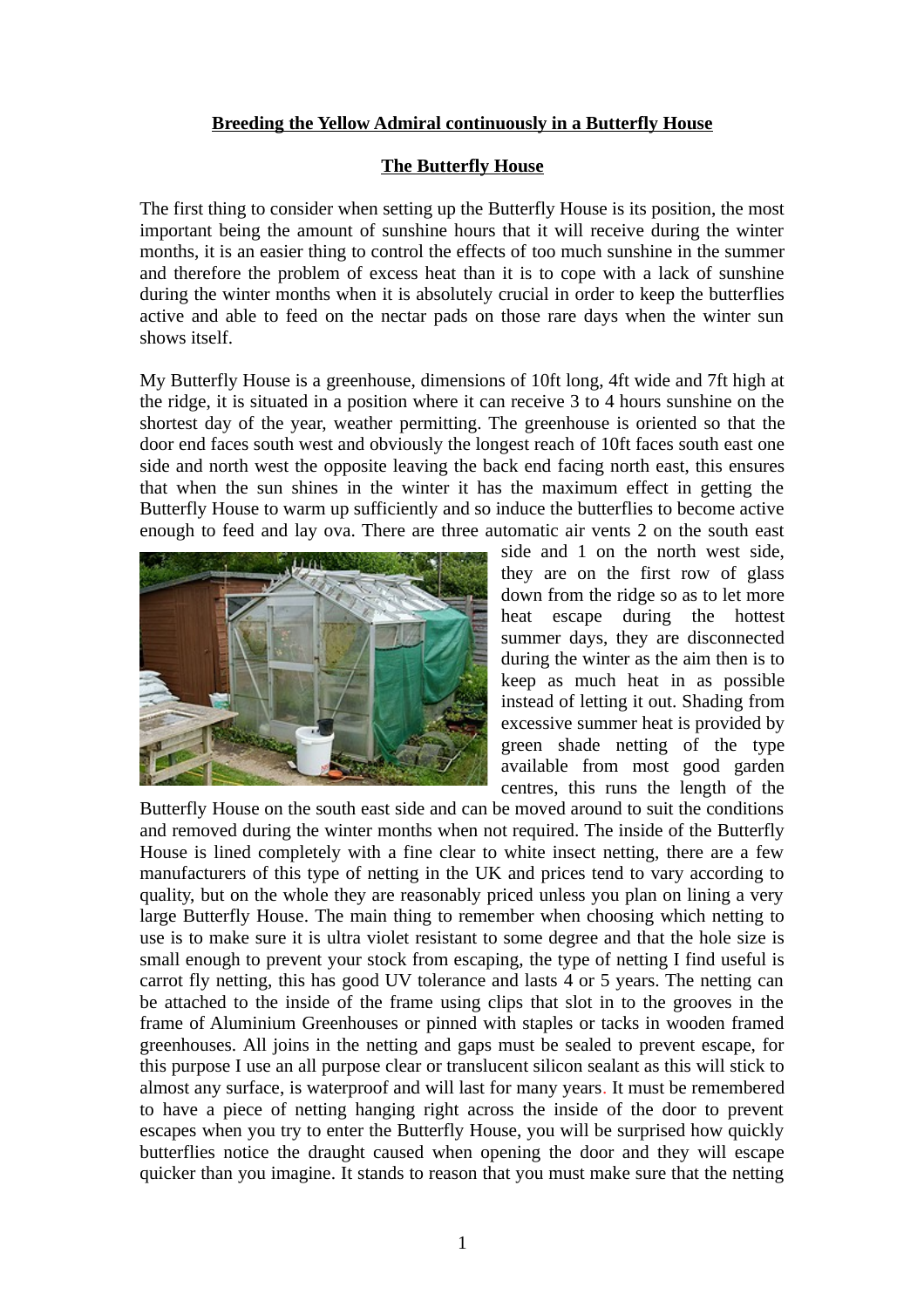is secure at the vent openings, butterflies have an uncanny knack of finding the smallest gaps and either escaping or getting trapped in between the netting and the glass thus perishing. I make sure that the vent holes are secure by fixing a sheet of galvanized fine wire mesh across the gap first and then the netting runs under that, this means that when the vents are open not only can the butterflies not escape but birds, cats or other creatures cannot peck, scratch or bite their way in.

Inside the Butterfly House on the south east side I have a bench that runs the 10ft length and is 3ft high and 15in wide. On the bench I have 6 large seed trays laid out side by side the length of the bench and planted with the butterflies' food plants, in this case Stinging Nettles, *Urtica spp*. There is nothing planted under the bench as I leave this area clear for the butterflies to roost in the summer when the temperature can become very high. I keep the floor damp on the hottest days and the butterflies can then roost in comfort on the ground until conditions cool down, this can prevent your stock becoming overheated and prevent unnecessary losses. On the North west side there is no bench and food plants are grown in large planting containers on the floor. There are plants grown other than food plants these are 2 large pots containing Mexican spice bush, *Lantana Camara*, 1 by the door south west end, 1 about 7 ft



away from the door north west side to provide an additional nectar source and a large 7ft lemon tree, *Citrus limon*, at the north east end that the butterflies like to roost in at night. As you can tell my butterfly house has been set up to ensure there are different micro climates throughout and the butterflies can always find some place they feel comfortable except in the most extreme weather

conditions. At each end of the bench are fixed a stand 1ft high with a flat square top. The stands are made with dowel wood stems, painted to waterproof them, and attached to the bench by running through the centre of a small plastic tub at the base filled with water to act as a moat. This prevents ants from climbing the stands to access the nectar containers. Ants are a real problem in the summer months and very fond of the nectar supplied for the butterflies. On each of these stands are placed 2 plastic jar tops of the type found on coffee whitener jars, I turn them upside down, and place plastic pot scourers inside, these are cheap to buy and are available from many shops. I have found that the butterflies don't seem to mind which colours I use but show a distinct preference for the blue ones. The tops are then filled with a home



made nectar feed, to make this I use 1/2 pint of warm water, add 2 teaspoons of honey, 8 teaspoons of white sugar, 1 pinch of sea or rock salt and stir until dissolved. This needs topping up at least twice a week depending on whether the butterflies are active and should be changed completely every 1 week in summer and every 2 weeks in winter, because the mixture will ferment very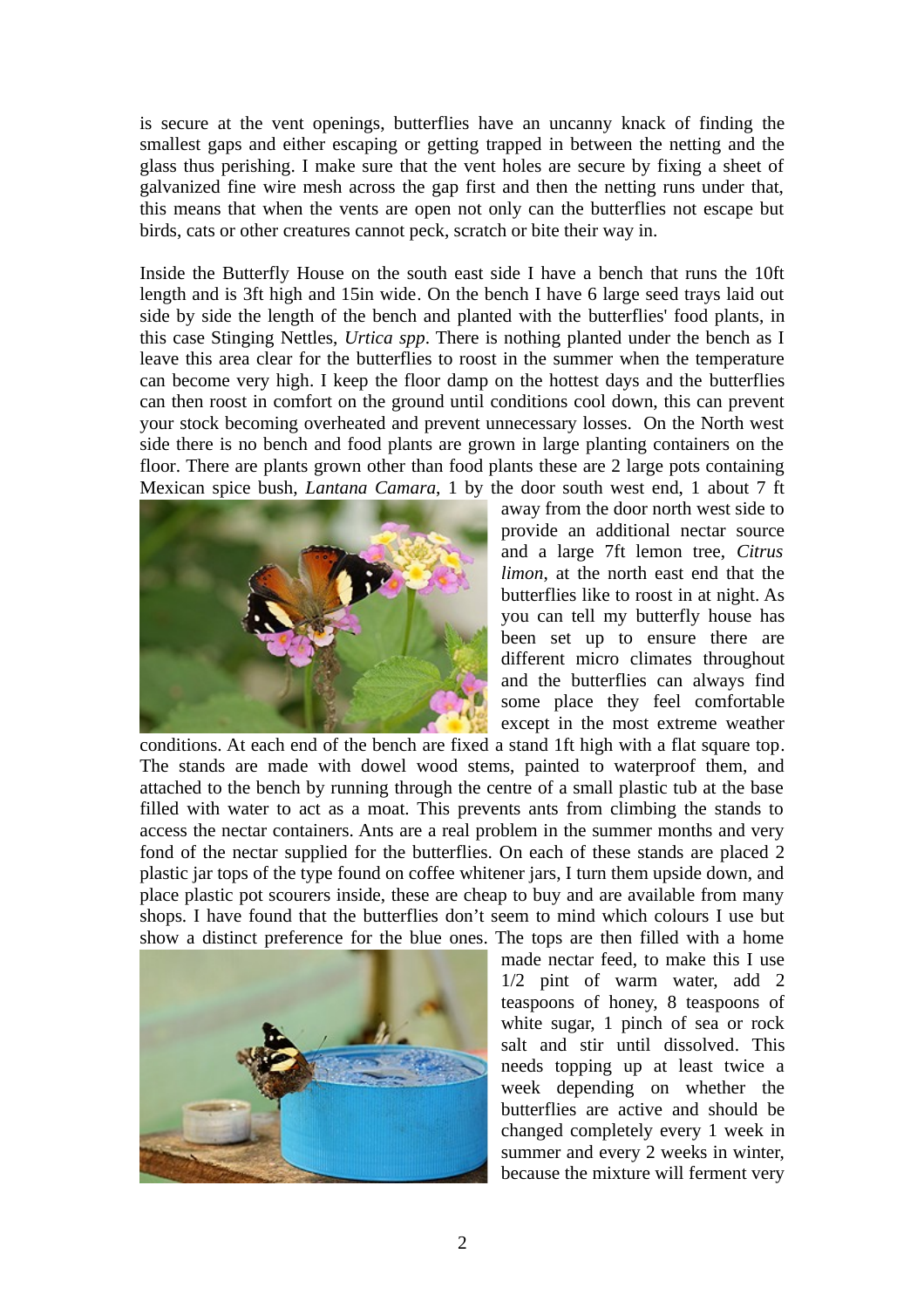quickly in summer and although I have not found it to be dangerous to the butterflies it can smell very strong indeed. The butterflies that I breed, *Vanessa Itea*, the Yellow Admiral, prefer the home made nectar to the natural nectar provided by flowers.



Heating is provided in the winter months using a paraffin heater designed for use in a greenhouse but only used when the temperature is likely to fall below freezing. This means more often than not that it is mainly used at night and only rarely in the daytime. *Vanessa Itea*, do not need to be kept active all through the winter months, only to be protected from temperatures that fall below freezing for long periods. On

extremely cold winter nights I cover the Butterfly House with a decorators dust sheet tied down to prevent it blowing away should high winds and snow be forecast and this helps to make sure that severe frosts cannot penetrate inside and kill the livestock or the more sensitive plants. This has been very successful so far and my stock has been protected from outside temperatures down as low as -11 $^{\rm o}$  centigrade.

## **The Breeding Programme**

## **The Yellow Admiral** *Vanessa Itea* **also known as The Australian Admiral**

The stock was introduced to the Butterfly House in the summer of 1997 as imagines, a total of 7, obtained as ova and reared through before introduction. This original stock was supplied by a lepidopterist friend who had purchased them from an Entomological livestock dealer. As far as could be ascertained the original stock came that same year from the Christchurch area of New Zealand, where I have been informed this species can be reasonably common in good years and can be seen flying anywhere in New Zealand along with its larger relative the New Zealand Red Admiral, *Vanessa gonerilla.* Although apparently there is some separation of the two species given their preference for different types of stinging nettles, Urtica spp upon which they are dependant to breed, *Vanessa gonerilla* preferring to oviposit on the native Tree Nettle *Urtica ferox* also known as Ongaonga by the Maoris which grows mainly in forests and along river valleys or cliff edges in coastal areas. *Urtica ferox* packs one of the nastiest stings of any Nettle species and has been known to cause death in some small animals that have been badly stung by it. *Vanessa itea* prefers to oviposit on the introduced Small or Annual nettle *Urtica Urens* that is a weed of gardens, wasteland and cultivated farmland. Both the Red and Yellow Admirals are seen flying together on hilltops, this hill topping is a trait the Vanessids are well known for around the world, or when they congregate at Buddleia flowers *Buddleia davidii*. *Vanessa gonerilla* tends to be regarded in New Zealand more as a forest species and *Vanessa itea* a species of gardens and open areas such as farmland and parks because of the separation in the location of their favoured food plants. Both species will also oviposit on the Cut Leaf Nettle, *Urtica incisa*, which can be found in damp partially shaded areas and is a native like *Urtica ferox* and the Perennial Nettle, *Urtica dioica*, which like *Urtica urens* was accidentally introduced from Europe. I have also been informed that neither *Vanessa gonerilla* nor *Vanessa itea* are as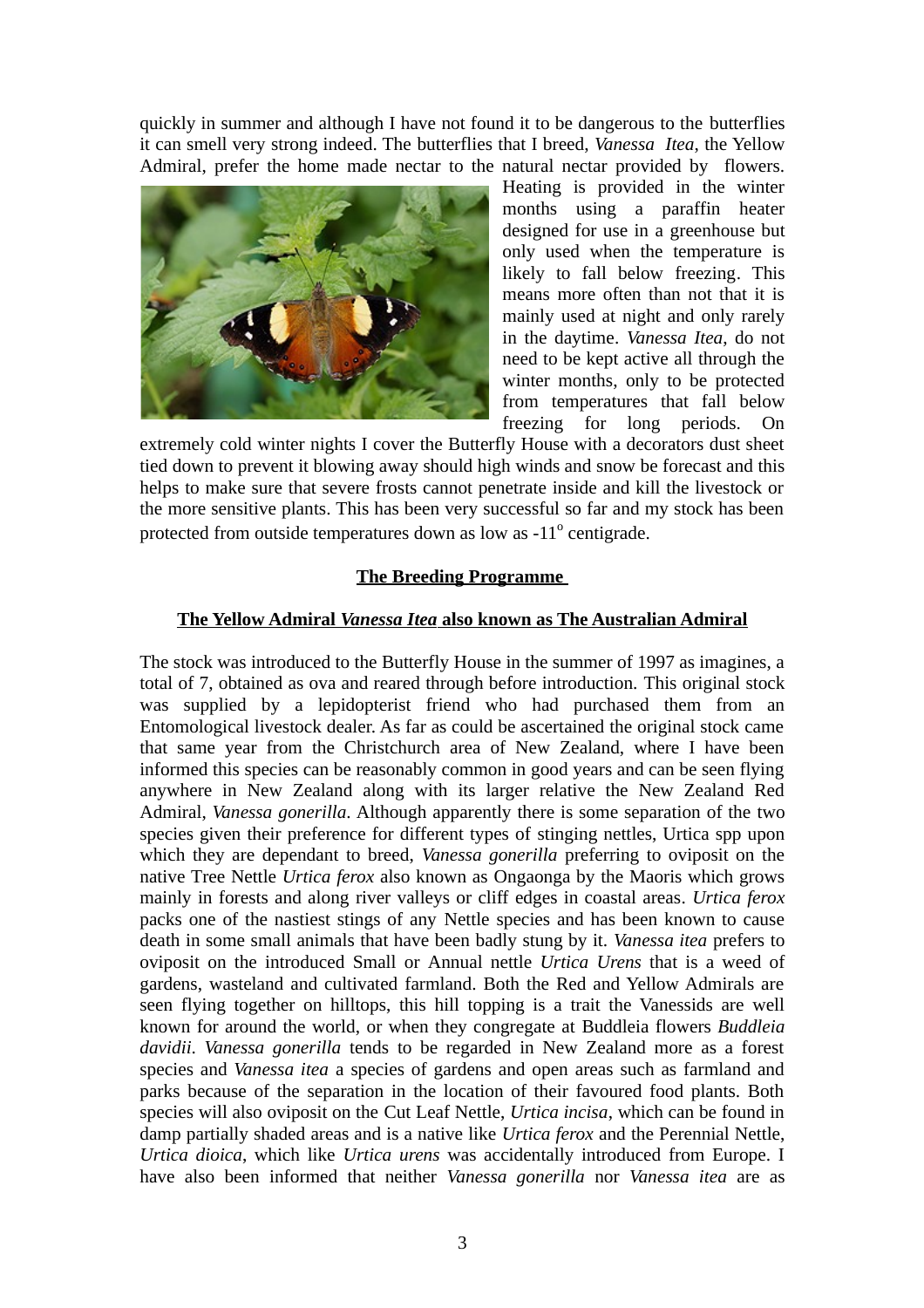common as they used to be due to the widespread destruction of their food plants, it can be quite hard to find stinging nettles in New Zealand as they are destroyed far more readily than they are even in the UK. New Zealand being an intensively farmed country with a huge agricultural industry tends not to look kindly upon anything classed as a weed and therefore the humble but vital nettle is eradicated without a second thought as to the consequences that this may have on the two admiral butterflies found in these Islands. The few New Zealand lepidopterists I have had contact with tell me that in some areas of New Zealand maybe only half a dozen *Vanessa gonerilla* and *Vanessa itea* are seen in a year but other areas still have viable populations and the population at times increases dramatically in good years. *Vanessa itea* is more fortunate than *Vanessa gonerilla* as it is also found in Australia where it is fairly common in some years and will migrate across the Tasman Sea to New Zealand along with the Australian Painted Lady, *Vanessa kershawi. Vanessa gonerilla* is only found in New Zealand with a subspecies on the nearby Chatham Islands so cannot benefit from the occasional top up as *Vanessa itea* can.

#### **Introducing the Livestock**

After the Imagines had emerged from their pupae, they were released into the Butterfly House and observed closely. After drinking nectar from the feeding stations for most of the first day, courtship flight was observed late afternoon on the second day. The courtship flight of *Vanessa itea* is almost identical to that of other Vanessids. The males perch or feed at flowers and when a female passes through his territory he sets off in pursuit of her following close behind as the female tries to lose him. In the wild she will sometimes suddenly fall to the ground and hide in a hedge or a clump of long grass or some other foliage to escape his attention, this occasionally works but more often than not the male will perch close by and wait until the female flies off again. When the male does eventually force the female to land he moves to the side of her and with wings closed and vibrating he curls his abdomen around and pairs with her. My captive stock behave in the same way but because of the restricted flight area the females find it more difficult to avoid the attention of the males. With the *Vanessa itea* stock in my butterfly house I have noticed that the females will pair many times with many different males and that each pairing can last anything from 1 hour to 5 hours but only once on any given day.

On the third day the females started laying ova on the food plants provided, these were *Urtica dioica*, Perennial Stinging Nettle and *Urtica urens*, Small or Annual Stinging Nettle. The females show a distinct preference for *Urtica urens* and this



came as no surprise as this is the nettle they use the most in New Zealand. The amount of ova laid on *Urtica urens* is of a ratio of about 2/1 above *Urtica dioica* but this is of little significance in the breeding of *Vanessa itea* as they thrive on *Urtica dioica,* as does our own *Vanessa Atalanta* the Red Admiral. The ova are laid singly or in pairs one on top of another mainly on the upperside of

a nettle leaf although when there is an abundance of egg laying females in the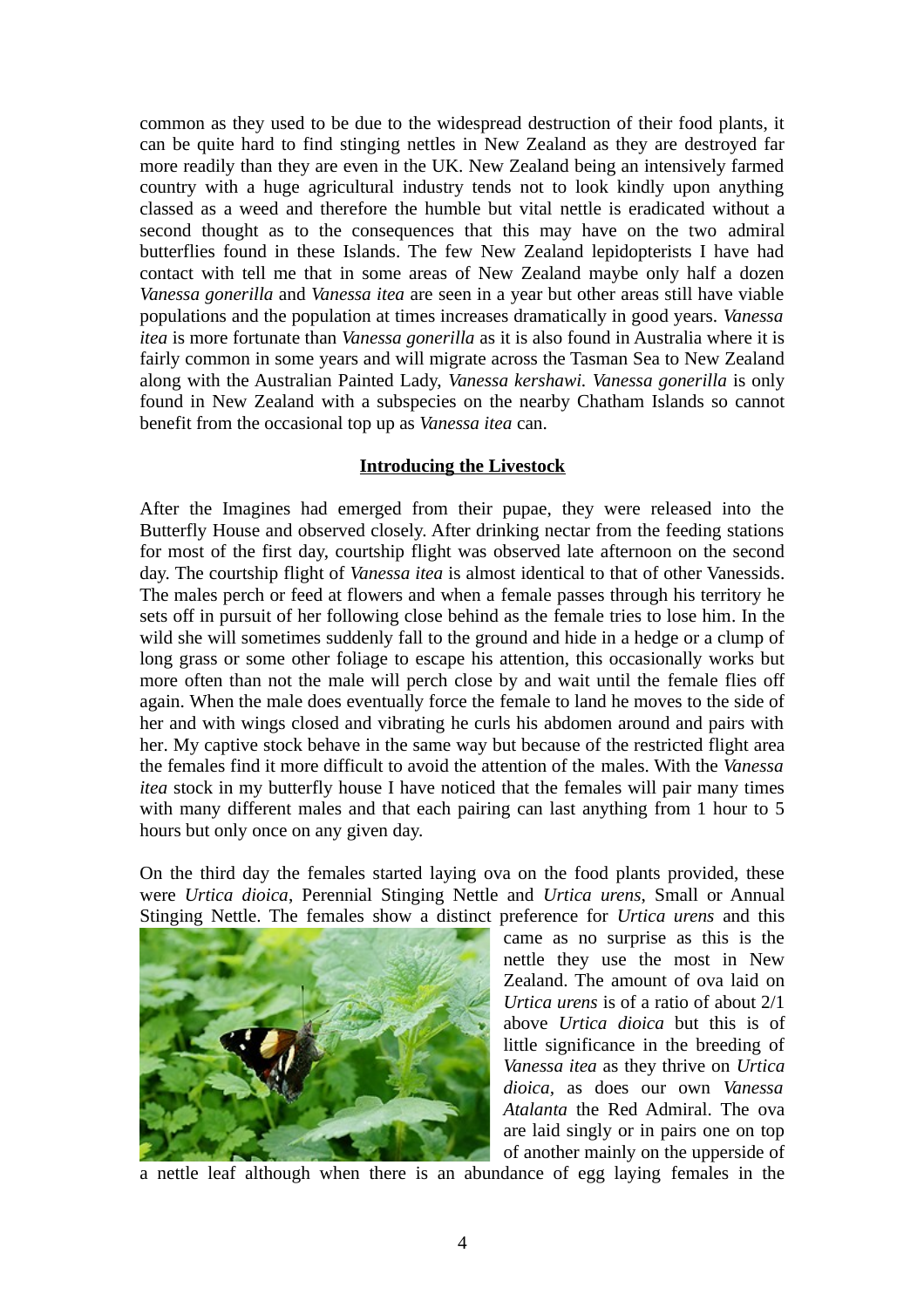Butterfly House they will lay on any part of the food plant and sometimes they will lay on the soil or plant trays nearby, this has also been reported in the wild with *Vanessa atalanta*. If you look carefully at the ova you will notice that the majority are actually attached to the stings protruding from the nettle leaf, but not always, some are attached directly to the leaf itself. I have also tried to get *Vanessa itea* to lay and feed on Pellitory of the Wall, *Parietaria diffusa* and although the females will occasionally lay ova on it, only the small larvae seem to eat it and soon move themselves across to the nearby nettles. In Australia and New Zealand Pellitory is listed as a food plant, maybe they will eat it when they cannot find Nettles but I have to report that my stock don't do well on it and never reach pupation successfully, this does not happen with *Vanessa atalanta* larvae, they seem to do well on pellitory but still show a preference for stinging nettles *Urtica spp*.

## **Collecting the Ova**

In my breeding program most of the rearing of the livestock happens outside of the Butterfly House, which is used mainly as a flight area for the Imagines in order to obtain pairings and as a place for them to lay ova. This does not mean that all stages of development cannot be found inside it at any time of year, in fact even in the middle of winter ova and small larvae can be found along with at times up to 300 Imagines, but most of the pupae at this time of year are gathered up and taken into the house to emerge in higher temperatures, this stage of the development being the most vulnerable to excessive cold in which the fully formed Imagines cannot emerge properly if kept below  $12^{\circ}$  centigrade.

To collect the ova, the nettle leaves are cut off the plants with the ova still attached and placed in a collecting box, I use a plastic ice cream container for this purpose. The leaves are then taken into the area where the next task must be performed, sterilisation.

## **Sterilization of Ova**

The reason that I sterilise the ova is to prevent outbreaks of viral and bacterial disease, which at times can cause huge losses to my stock, therefore I find preventing these infections from taking place my number one priority. When livestock is kept in captivity in the Butterfly House at population densities many times greater than would be found in the wild it is inevitable that outbreaks of disease will occur and as there is no cure for most of these pathogens, prevention is the only protection available. I find these disease outbreaks more prevalent in late summer than during the winter months probably due to the very high temperatures reached in the Butterfly House accelerating their development and with hot and humid conditions making the problem considerably worse. I consider late winter and early spring the seasons that cause me the least problems due to the food plants being healthier and it is easier to prevent excessively high temperatures. Warm, dry conditions are best but hot dry conditions can assist an explosion in the Red Spider Mite population thus producing a further problem to be solved and Red Spider Mite will rapidly defoliate the plants if not tackled quickly. Ironically the best conditions for keeping Red Spider Mite under control are hot and humid so I find I have to vary the conditions as necessary.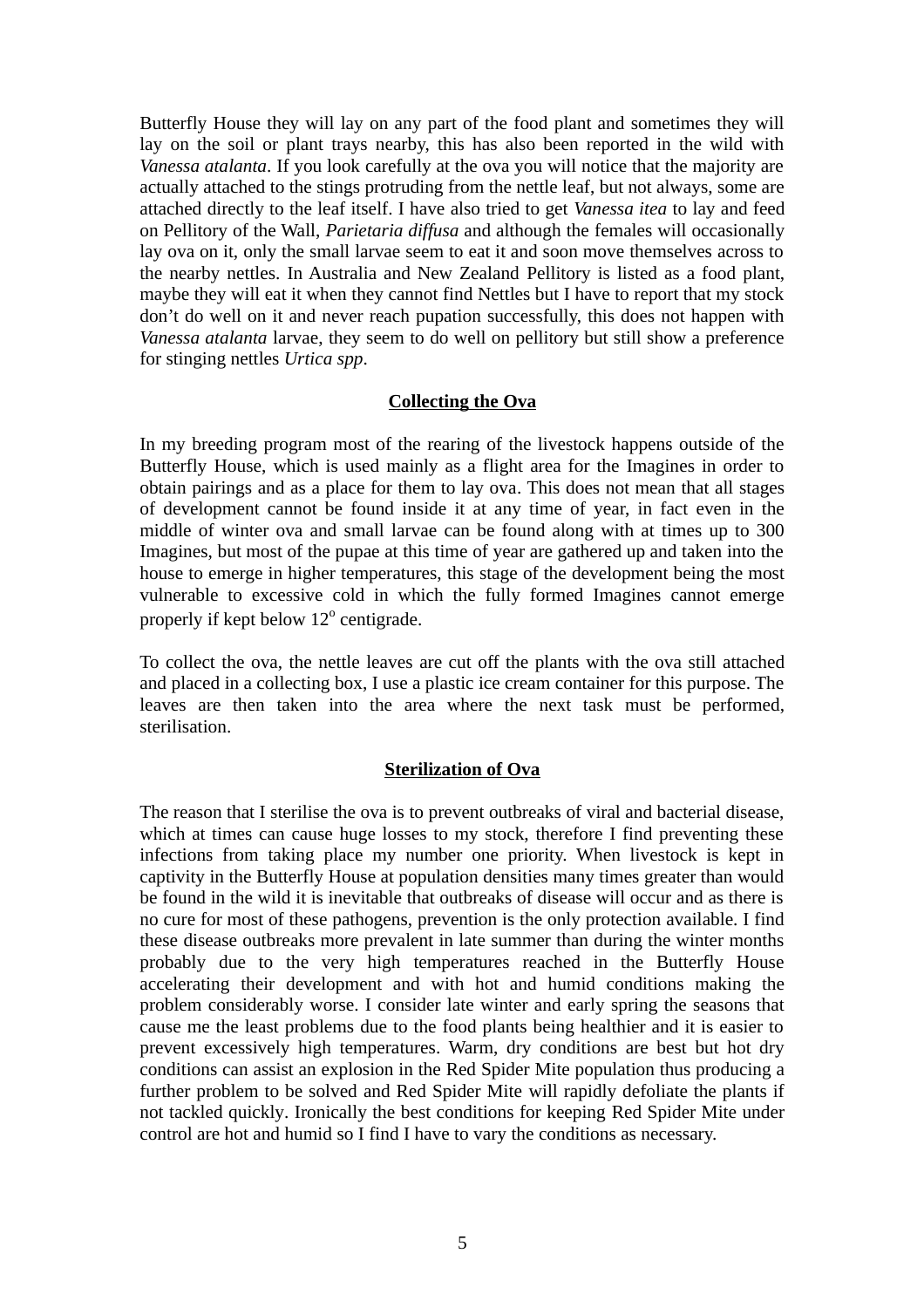The chemical that I use for sterilising the ova is Formaldehyde solution. Formaldehyde solution is an industrial disinfectant often used in laboratories and as a method of preserving biological specimens in jars, it is mostly supplied as a 36 % solution. Formaldehyde can be obtained from your local chemist at a reasonable cost but the chemist may not agree to sell it to you if he/she is not satisfied that you are competent to use it safely, Always explain to the pharmacist exactly what you want this product for and that you will take all the necessary safety precautions, if you do this you will find most chemists will sell you this product. Formaldehyde is a poison, if breathed in it can cause unconsciousness and death, damage to skin, severe burns, and damage to internal organs. You must protect your hands by wearing rubber gloves, and it must always be used in a well-ventilated area, always read the instructions very carefully and always keep it out of reach of young children.

I use a table in a spare bedroom by the window to lay out the sterilisation equipment this means that I can open all the windows to provide adequate ventilation. The equipment consists of 1. The formaldehyde solution, 2. Three plastic containers, one for the sterilisation fluid and two to be filled with tepid tap water for rinsing the ova after the sterilisation process is complete. The water and the Formaldehyde solution must be at the same temperature. 3. An absorbent medium to lay the sterilised ova on to dry after the process is complete, for this purpose I use paper kitchen towels laid on top of folded newspaper. 4. The plastic rearing box where the ova will be placed after the drying process is complete, the box also lined with paper kitchen towels to make sure any remaining damp from the sterilisation process is absorbed thus preventing mould forming on the ova and killing them before they can develop. 5. A pair of tweezers to move the leaves with the ova, from container to container.

I use the Formaldehyde solution undiluted at 36 % strength and find that the ova come to no harm if soaked for up to 10 minutes, I have occasionally tried up to 20 minutes with no harmful effect but as 10 minutes is normally sufficient this is the time I allow. The leaves with the ova are placed using the tweezers into the container holding the formaldehyde and fully submerged, the leaves are all placed in together so that the sterilising can all be done in one session. When the 10 minutes are complete the leaves are removed one at a time with the tweezers and washed in the 2 rinse containers filled with water, when this is complete the leaves are laid on the absorbent paper towels to dry out, the time this drying process takes varies according to temperature so you have to be patient and wait until it is complete. When satisfied the drying process is complete the leaves with the ova are placed in the plastic rearing box



on a layer of absorbent kitchen towels, I use a box size 280mm Length, 160mm Width and 85mm Depth. These clear plastic boxes can be purchased from Entomological Equipment suppliers of which there are a few in the UK, the lid is then replaced, all that is required now is to move the box to a safe place and await the emergence of the larvae.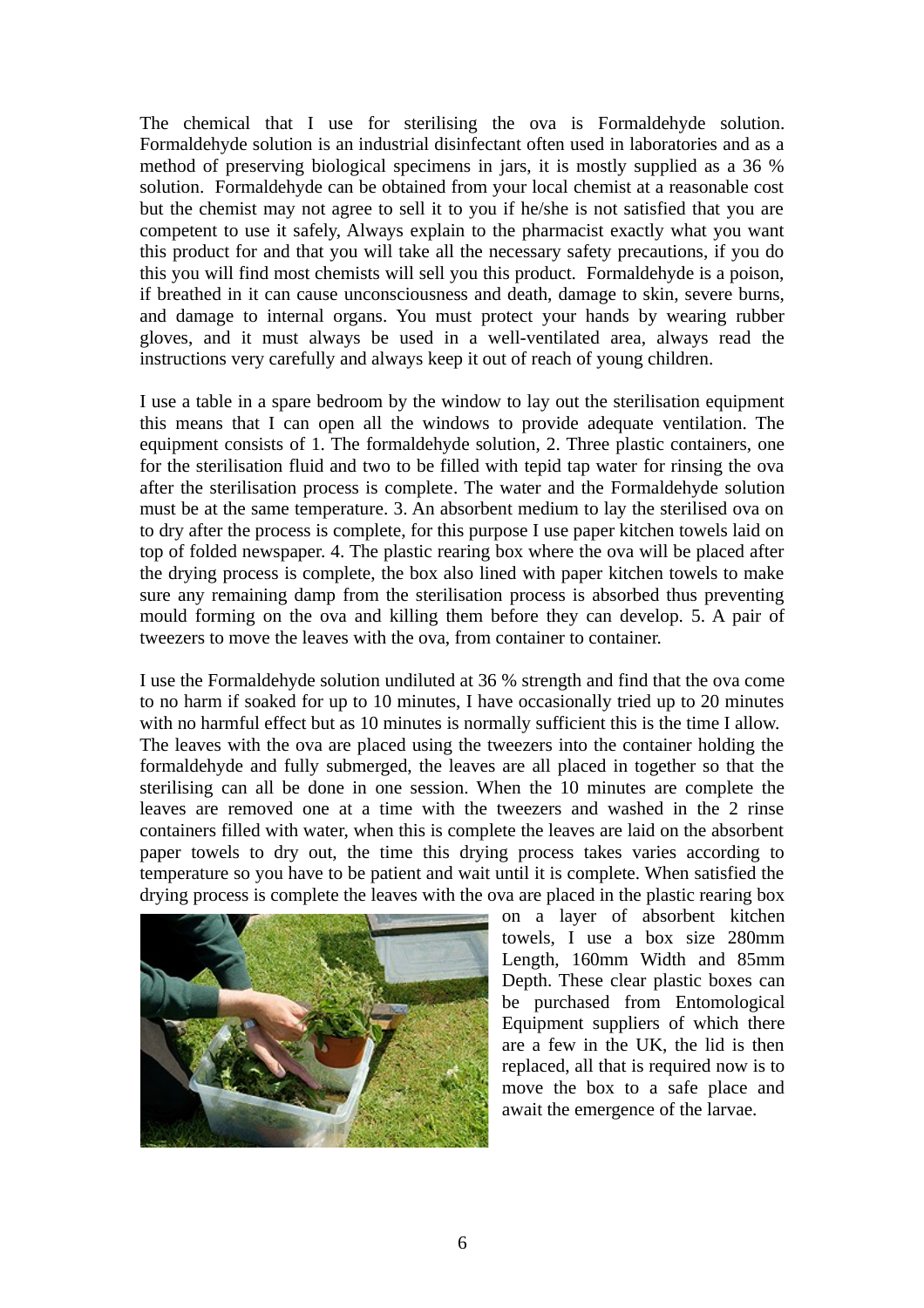The plastic box should be placed in a warm but bright position but out of direct sunlight and away from central heating radiators in the winter and also protected from cold draughts. What is required is a place with stable but warm conditions. Always



remove the lid of the box now and again to ensure that the air inside does not become stagnant and that any remaining Formaldehyde gas does not kill the developing larvae inside the ova, this is not normally a problem unless insufficient time was allowed in the drying process. I personally prefer to use a hot pin to melt up to 300 small holes in the lids of my boxes to ensure good ventilation, as the larvae seem to

dislike the humid conditions created in an unventilated box. I have a total of 7 plastic boxes of this size and type for rearing my larvae.

## **Rearing the Larvae**

The ova when first laid are pale green, very small, slightly oval in shape with distinct ridges, 8 or 9 running top to bottom. Just before the larvae emerge the ova turn dark grey or purple grey. The freshly emerged larvae are a pale beige grey colour and on close inspection you can see on them very fine dark grey hairs. The first thing the freshly emerged larvae do is to eat the eggshell and then they proceed to move to the base of the leaf and construct a leaf shelter with silk strands in which to feed.

The first instar larvae reared en-masse in plastic boxes do not appear to mind being overcrowded and will happily live 10 to 20 in one leaf tent, by the second instar however they tend to prefer a solitary existence as they would in the wild and live one to each tent.

This solitary existence continues through the remaining instars. I have found that an average of about 30 to 50 larvae per box causes few problems and so these are the densities that I prefer to work with. In captivity the  $5<sup>th</sup>$  and final instar larvae will feed together in a gregarious manner and also show a preference to feed mainly at night.



From the second instar the larvae colours are variable depending on the amount of light falling on them ranging from black to brown, pale brown and even rust brown, I have seen in my stock pale green specimens, the *Vanessa itea* larvae are almost identical in colouration to *Vanessa atalanta* larvae but slightly smaller when full grown. This variation in colouration ensures that the larvae always blend in with their

surroundings. Full-grown *Vanessa itea* larvae are approximately 30 to 33mm long.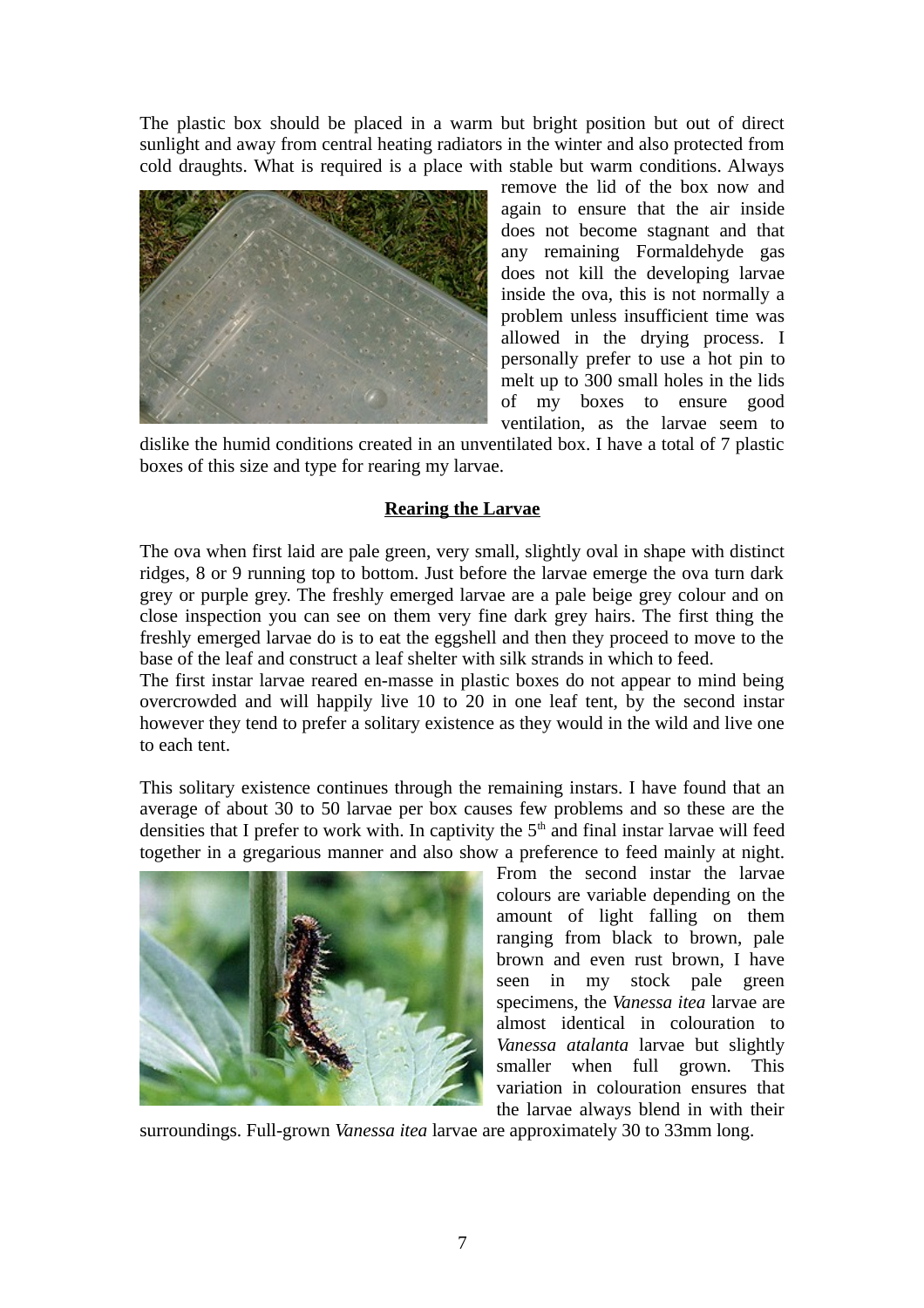Larval development takes about 14 days at an average temperature of 20 $^{\rm o}$  centigrade and 21 days at  $15^{\circ}$  centigrade. In the spring months I have found that rearing the larvae at  $15^{\circ}$ centigrade combined with the better quality food plants available at this time of year produces slightly larger pupae and thus larger Imagines. In the winter months in the Butterfly House, ova and  $1<sup>st</sup>$  and  $2<sup>nd</sup>$  instar larvae will slow down their development and in the case of the small larvae will remain in their leaf tents from late autumn to early spring only commencing to feed when the temperature is sufficient, sometimes even during the winter months if it is warm enough.

The larval rearing boxes must be cleaned daily and the absorbent paper changed, fresh food plants must also be provided daily, this is not usually a problem in the spring summer and autumn but winter can be problematic due to the short days and cold weather. My method of collecting food plants for my winter stock is to collect the small winter rosettes of *Urtica dioica* that can be easily found even in a cold winter along the edges of woodland and fields or on local waste-ground, at this time of the year they can be picked and placed in large plastic ice cream containers and will keep for up to 5 days if kept outside in a cold spot away from direct sunlight or better still in the bottom cool area of your refrigerator in the same manner as you would keep your salad vegetables fresh. Also of note is that if snow is forecast or has already fallen it can prevent you from finding the Nettles in the first place, using this method guarantees you can collect supplies for your larvae and hopefully have enough to see you through until the weather improves. I have used this method of supplying winter food for my larvae with no problems and actually find it easier than the summer collecting as the food plants do not wilt so easily and you can fit enormous amounts of these small rosettes in to one ice cream box.

## **The Pupae**

In the wild *Vanessa itea* larvae tend to leave the food plant to pupate, choosing a wide variety of sites such as fences walls, buildings such as sheds and under house eaves, occasionally they will pupate in a large leaf tent on the food plant in a similar manner to *Vanessa atalanta* or they will simply find a nearby shrub or hedge in which to pupate, the pupae suspended directly off one of the branches. In the rearing boxes the larvae simply make their way to the lid and suspend themselves head downwards in the shape of a letter J and pupate together en-masse. Occasionally some larvae will damage freshly formed pupae whilst looking for a space on the lid but some losses are inevitable and this is why it is best to try and keep a reasonable number of stock in



development at any given time. Any pupae that fail to attach themselves properly to the silk pad with the cremaster and fall to the base of the container can simply be glued to a twig with an all purpose glue which is in turn fixed to the lid between the other pupae using Sellotape. The pupae colours vary through most shades of brown and occasionally they have a shiny metallic gold lustre once again very similar to *Vanessa*

*Atalanta*. Because of the staggered growth rate of the larvae and to avoid larvae from damaging freshly formed pupae I swap the lids on the boxes when sufficient numbers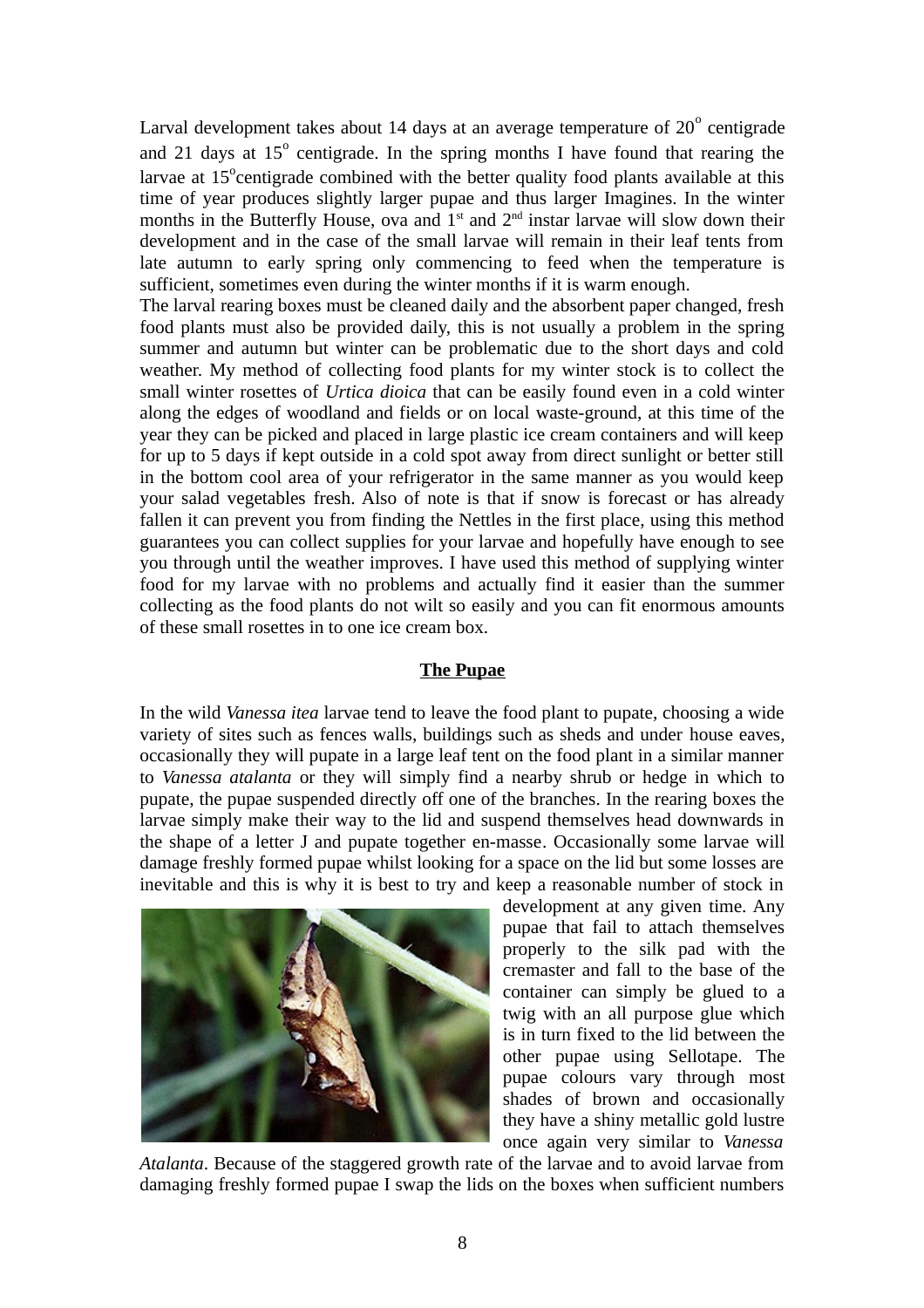of larvae are suspended and ready to pupate thus avoiding the problem referred to earlier. The pupae stage lasts on average from 10 to14 days. In my own stock I keep the pupae at room temperature which is normally about  $16^{\circ}$  to  $18^{\circ}$  centigrade and at this temperature the pupae stage lasts approximately 14 days, I have made the pupae stage last up to 21 days by keeping them at an average temperature of  $8^{\circ}$  centigrade but when the pupae start to colour up the temperature must be increased to  $12^{\circ}$ centigrade or above or the imagines will be unable to expand and harden their wings properly after emergence.

#### **The Imago stage**

In the summer months as soon as the first pupa in any individual box starts to colour up I remove the lid from the rearing container and the lid is then taken to the Butterfly House and suspended on special wire supports that are fixed and stretched below the bench, away from direct sunlight in a cool position, thus the resulting Imagines when emerged can fly freely as soon as they have expanded and hardened their wings and at a time of their own choosing.



In the colder months the Imagines have to be emerged in the plastic containers indoors and then transferred to the Butterfly House, again only after they have expanded and hardened their wings sufficiently. If the Imagines are to be emerged in the plastic rearing containers I always place plenty of absorbent kitchen paper in the bottom to catch the fluid that the Imagines discharge in the process of expanding their wings. I also place a few twigs or similar items into the box so any Imagines that fall before they have completed this stage can climb back to the lid, if they cannot achieve this the result will be deformed Imagines with damaged wings unable to fly.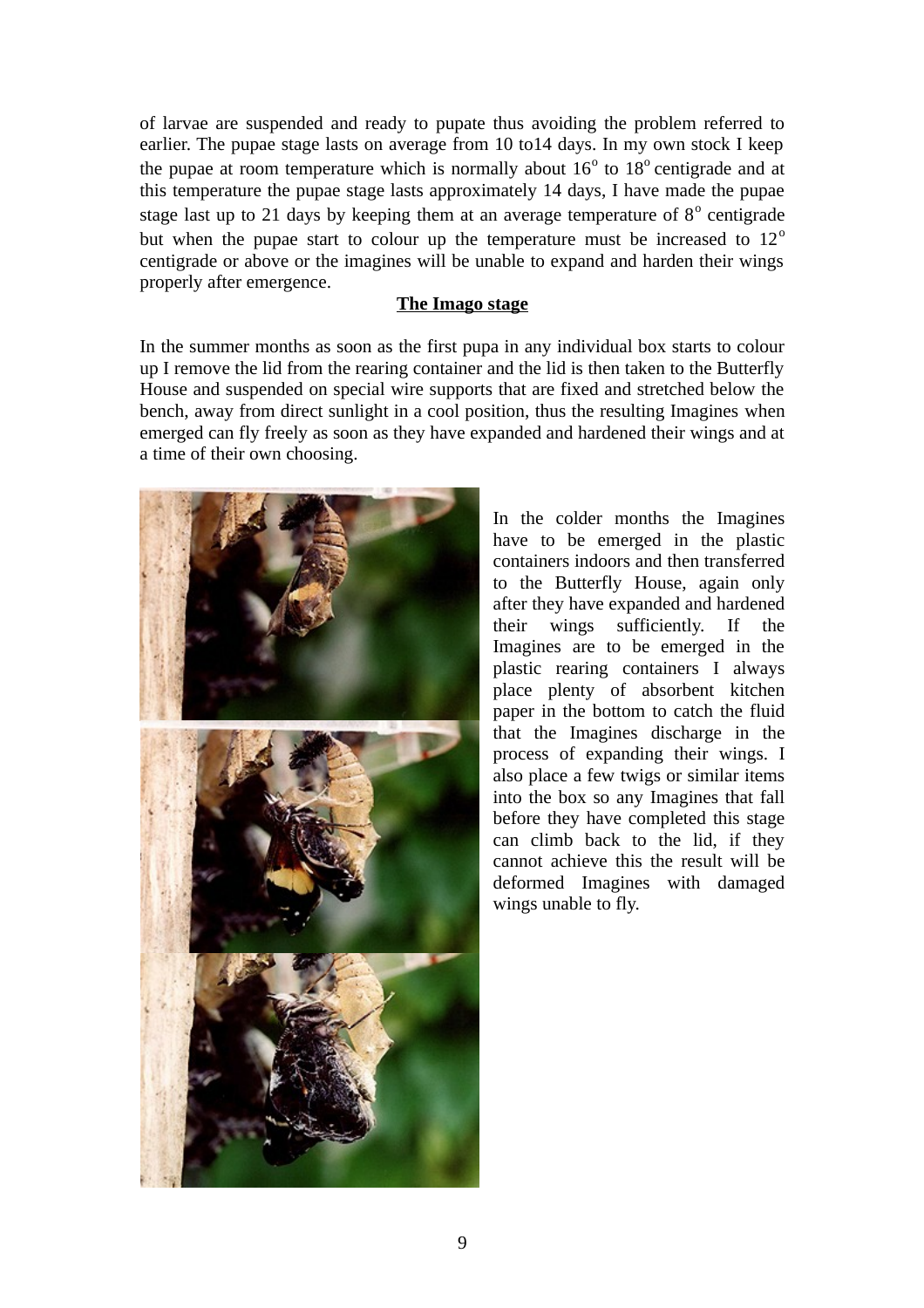#### **Diseases**

In 2011 I made a fatal mistake in flying native species the Small Tortoiseshell and Peacock butterflies with my Yellow Admirals. The result was the introduction of the disease Wilt (nucleopolyhedrosis virus). This first affected the Peacock larvae so this was the source of the infection before it spread to the Yellow Admirals. This disease is almost impossible to eradicate unless the Butterfly House is left empty, exposed to the cold winter weather, sterilised from top to bottom and all plants and soil changed. Therefore I introduced methods for disease control during the larval stage. This is done by sterilising collected eggs in a solution of Domestos extended germ kill at 10% maximum for not longer than 15 minutes. This method of sterilisation is very similar to the one used for formaldehyde, however with Domestos the eggs detach from the leaves and fall to the base of the plastic box and are sterilised over 100% of the surface area. The eggs must not be left in the solution for longer than the stipulated 15 minutes or they will themselves be dissolved. This method is the best I have discovered so far, but is by no means perfect and the disease will sometimes kill a whole batch of larvae if the sterilisation process fails.

I have also allowed larvae in the butterfly house that have been produced from uncollected unsterilised eggs to mature and then collected final instar survivors to pupate and so perhaps breed some natural disease resistance into the stock.

It is now year 20 of the project and with 6 years of coping with this new disease, the project is still continuing, although the days of producing thousands of healthy pupae are over and I am very fortunate if I can produce batches of 100. I have come very close to losing the stock many times since the introduction of this disease but somehow bounced back from a low number to a greater on many occasions.

## **Other Observations**

All of the Vanessa family are similar as to their basic shape and patterning on the upperside and underside, *Vanessa itea* is very similar to our own *Vanessa atalanta* the main difference being its smaller size 48mm to 55mm wingspan and the fact that the red bands of *V atalanta* are replaced by broader cream yellow bands on *Vanessa itea* and a background colour of pale orange brown. The underside is very close to that of *Vanessa atalanta* but in my captive *Vanessa itea* stock I have noticed that the blue ring on the underside forewing can be filled in as a complete diffused blue spot if the pupae have been kept in prolonged cold conditions during the winter months, however it must be stated that pupae kept in these conditions are very likely to perish if the temperature is allowed to fall below freezing point or for too long a period, short periods of slightly above freezing point are usually the most productive for producing this aberration. Other than this small aberration the Imagines are remarkably consistent in their colouring with only slight changes in the brown background shade or the cream yellow bands, the underside differs in a similar manner.

At any given time of the year in my *Vanessa itea* breeding programme I have all stages of development ongoing with my stock. Imagines, ova, small larvae, large larvae and pupae either in the Butterfly House or in the breeding containers indoors, by adopting this method I ensure that I always have stock at hand ready to replace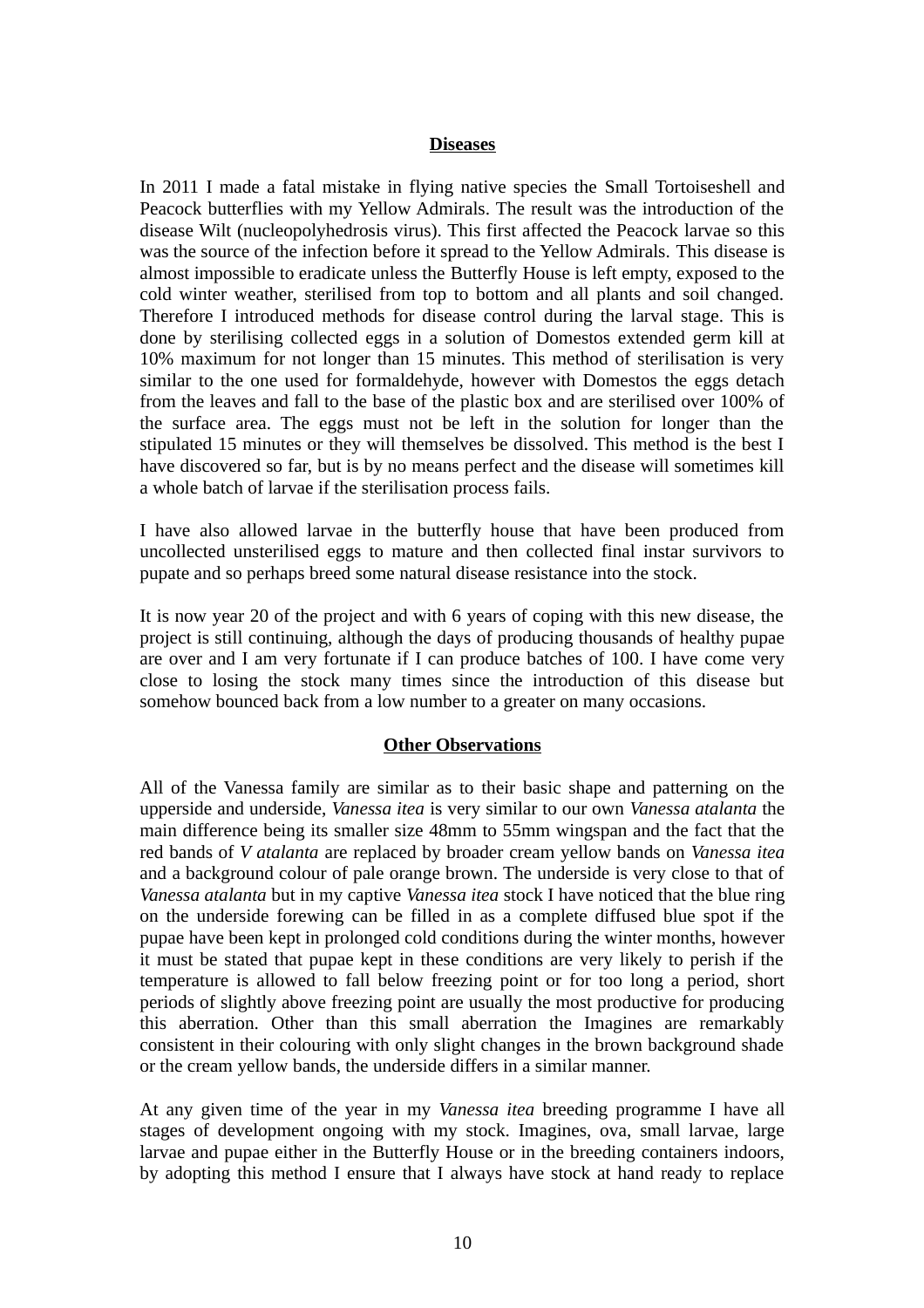others should some major catastrophe occur. This method has served me well over the 20 years I have been running this project and although it can be very time consuming a lot of satisfaction is derived and much knowledge has been gained.



*Vanessa itea* have a very unusual basking habit, in the morning if the sun is shining and as the Butterfly House begins to warm up for the day many of the Imagines leave their roost from the previous night and fly to the south west and north west side where they proceed to open their wings wide and bask head down, never head up, but slightly inclined from the vertical and toward the direction of the sun, this appears to be a way of rapidly

gaining as much heat as possible as fast as possible because as soon as the temperature reaches that which the Imagines find acceptable they rapidly disperse around the Butterfly House to feed and lay ova. This tends to occur mainly in the morning but also at other times especially if it has been a particularly cold day and the sun has shown itself only fleetingly.



The same parasitic wasps that attack *Vanessa atalanta* larvae and pupae will also attack *Vanessa itea*, but by far the most destructive of these is the pupa parasite *Pteromalus puparum*, *Pteromalidae spp* the female of this small wasp can lay many dozens of eggs inside of a freshly formed and still soft pupa, the parasite's larvae consume the contents of the pupa and then pupate inside it, they emerge about one

month later as small black wasps by cutting a small hole in the pupa to escape, the pupae are safe from the attention of this wasp once they have hardened off. It is almost impossible to prevent parasitic wasps from entering the Butterfly House but their affects can be minimised by rearing your stock indoors. As these parasitic wasps only attack small  $1<sup>st</sup>$  and  $2<sup>nd</sup>$  instar larvae and freshly formed pupae your stock reared indoors is usually safe from their attention. Another parasitic wasp to watch out for is the Brachnonid, *Microgaster sub-completus*, this is a parasitic wasp that injects dozens of ova in to 1st and 2nd instar larvae of *Vanessa atalanta*, and *Cynthia cardui*, the Painted Lady, and I have also had it attack my *Vanessa itea* larvae, it is very similar to *Apanteles glomeratus,* which attacks the Large White, *Pieris brassicae,* larvae, the difference being that the emerging parasitic larvae of *Microgaster subcompletus* are a pale green colour, *Apanteles glomeratus* larvae are yellow. Another recent accidental introduction to the UK of a parasitic fly is *sturmia bella*. I have in recent years reared this from my *vanessa itea* larvae. This parasite is normally found in Peacock and Small Tortoiseshell larvae in the wild but has managed to penetrate my butterfly house although incidence is low.